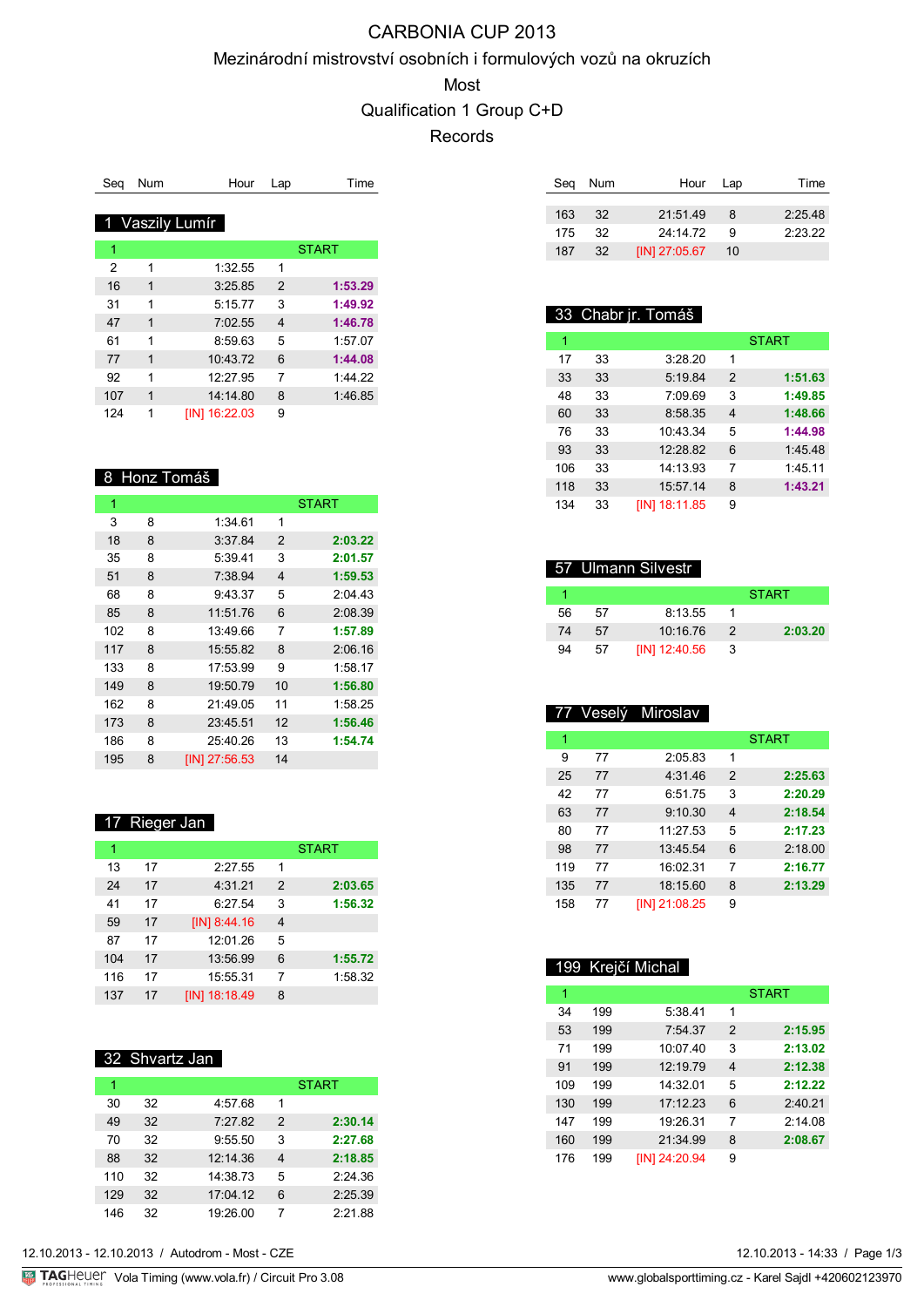CARBONIA CUP 2013 Mezinárodní mistrovství osobních i formulových vozů na okruzích Most Qualification 1 Group C+D

Records

| Seq | <b>Num</b> | Hour            | Lap            | Time         |
|-----|------------|-----------------|----------------|--------------|
|     |            |                 |                |              |
|     |            | 800 Bláha Marek |                |              |
| 1   |            |                 |                | <b>START</b> |
| 12  | 800        | 2:10.09         | 1              |              |
| 26  | 800        | 4:32.37         | 2              | 2:22.27      |
| 44  | 800        | 6:52.13         | 3              | 2:19.75      |
| 66  | 800        | 9:24.29         | $\overline{4}$ | 2:32.15      |
| 83  | 800        | 11:35.73        | 5              | 2:11.44      |
| 100 | 800        | 13:47.20        | 6              | 2:11.46      |
| 120 | 800        | 16:02.74        | 7              | 2:15.54      |
| 136 | 800        | 18:15.97        | 8              | 2:13.22      |
| 152 | 800        | 20:38.31        | 9              | 2:22.34      |
| 166 | 800        | 22:49.00        | 10             | 2:10.69      |
| 179 | 800        | 24:57.95        | 11             | 2:08.95      |
| 190 | 800        | [IN] 27:43.60   | 12             |              |

## 805 Požárek Jiří

| 1   |     |               |                | <b>START</b> |
|-----|-----|---------------|----------------|--------------|
| 11  | 805 | 2:09.77       | 1              |              |
| 28  | 805 | 4:34.76       | 2              | 2:24.98      |
| 46  | 805 | 6:55.25       | 3              | 2:20.48      |
| 65  | 805 | 9:15.93       | $\overline{4}$ | 2:20.68      |
| 82  | 805 | 11:35.59      | 5              | 2:19.65      |
| 103 | 805 | 13:54.96      | 6              | 2:19.37      |
| 123 | 805 | 16:14 21      | 7              | 2:19.24      |
| 140 | 805 | 18:30.89      | 8              | 2:16.68      |
| 153 | 805 | 20:46.11      | 9              | 2:15.21      |
| 170 | 805 | 23:01.19      | 10             | 2:15.08      |
| 183 | 805 | 25:14.27      | 11             | 2:13.08      |
| 193 | 805 | [IN] 27:51.62 | 12             |              |

## 808 Rejman Michal

| 1   |     |               |    | <b>START</b> |
|-----|-----|---------------|----|--------------|
| 7   | 808 | 1:56.15       | 1  |              |
| 21  | 808 | 4:02.55       | 2  | 2:06.40      |
| 38  | 808 | 6:07.08       | 3  | 2:04.52      |
| 55  | 808 | 8:09.38       | 4  | 2:02.29      |
| 73  | 808 | $10.14$ 15    | 5  | 2:04.77      |
| 89  | 808 | 12:15.17      | 6  | 2:01.02      |
| 108 | 808 | 14.1778       | 7  | 2:02.61      |
| 125 | 808 | 16:46.03      | 8  | 2:28.24      |
| 142 | 808 | 18:49.21      | 9  | 2:03.18      |
| 155 | 808 | 20:55.80      | 10 | 2:06.59      |
| 168 | 808 | 22:56.86      | 11 | 2:01.05      |
| 182 | 808 | IIN1 25:13.98 | 12 |              |

## 811 Kořínek Milan

|    |     |         |               | <b>START</b> |
|----|-----|---------|---------------|--------------|
| 10 | 811 | 2:06.36 |               |              |
| 27 | 811 | 4.3299  | $\mathcal{P}$ | 2:26.62      |
| 45 | 811 | 6:53.61 | З             | 2:20.62      |
| 64 | 811 | 9:11.76 |               | 2:18.15      |

| Sea | Num | Hour          | Lap | Time    |
|-----|-----|---------------|-----|---------|
|     |     |               |     |         |
| 81  | 811 | 11:28.14      | 5   | 2:16.38 |
| 99  | 811 | 13:46.02      | 6   | 2:17.87 |
| 121 | 811 | 16:07.79      | 7   | 2:21.77 |
| 138 | 811 | 18:19.57      | 8   | 2:11.78 |
| 151 | 811 | 20:31.67      | 9   | 2:12.09 |
| 165 | 811 | 22:41.33      | 10  | 2:09.65 |
| 178 | 811 | 24:51.73      | 11  | 2:10.40 |
| 191 | 811 | [IN] 27:47.88 | 12  |         |

# 848 Belada Michal

| 1   |     |               |               | <b>START</b> |
|-----|-----|---------------|---------------|--------------|
| 5   | 848 | 1:45.59       | 1             |              |
| 20  | 848 | 3:53.31       | $\mathcal{P}$ | 2:07.72      |
| 37  | 848 | 6:00.72       | 3             | 2:07.40      |
| 54  | 848 | 8:07.01       | 4             | 2:06.29      |
| 72  | 848 | 10:14.01      | 5             | 2:06.99      |
| 90  | 848 | 12.18.32      | 6             | 2:04.30      |
| 111 | 848 | 14:40.87      | 7             | 2.22.54      |
| 126 | 848 | 16:46.91      | 8             | 2:06.04      |
| 141 | 848 | 18:49 15      | 9             | 2:02.23      |
| 154 | 848 | 20:52.36      | 10            | 2:03.20      |
| 167 | 848 | 22:55.11      | 11            | 2.0275       |
| 181 | 848 | 25:02.01      | 12            | 2:06.89      |
| 189 | 848 | [IN] 27:39.21 | 13            |              |

### 864 Helga H.

| 1   |     |               |    | <b>START</b> |
|-----|-----|---------------|----|--------------|
| 15  | 864 | 2:59.30       | 1  |              |
| 32  | 864 | 5:16.30       | 2  | 2:16.99      |
| 50  | 864 | 7:29.21       | 3  | 2:12.90      |
| 67  | 864 | 9:42.61       | 4  | 2:13.39      |
| 86  | 864 | 11:55.01      | 5  | 2:12.40      |
| 105 | 864 | 14:01.96      | 6  | 2:06.95      |
| 122 | 864 | 16:13.63      | 7  | 2:11.66      |
| 139 | 864 | 18:19.91      | 8  | 2:06.27      |
| 150 | 864 | 20:27.54      | 9  | 2:07.62      |
| 164 | 864 | 22:30.91      | 10 | 2:03.37      |
| 177 | 864 | 24:34.24      | 11 | 2:03.33      |
| 188 | 864 | [IN] 27:08.73 | 12 |              |

## 882 Stark M.

| 1   |     |          |    | <b>START</b> |
|-----|-----|----------|----|--------------|
| 14  | 882 | 2:30.06  | 1  |              |
| 29  | 882 | 4:39.68  | 2  | 2:09.62      |
| 43  | 882 | 6:52.06  | 3  | 2:12.37      |
| 62  | 882 | 9:01.29  | 4  | 2:09.23      |
| 79  | 882 | 11.0765  | 5  | 2:06.36      |
| 97  | 882 | 13:11.85 | 6  | 2:04.19      |
| 114 | 882 | 15:16.61 | 7  | 2.0476       |
| 131 | 882 | 17:19.82 | 8  | 2:03.20      |
| 145 | 882 | 19:23.01 | 9  | 2:03.19      |
| 159 | 882 | 21:24.98 | 10 | 2:01.96      |

12.10.2013 - 14:33 / Page 2/3